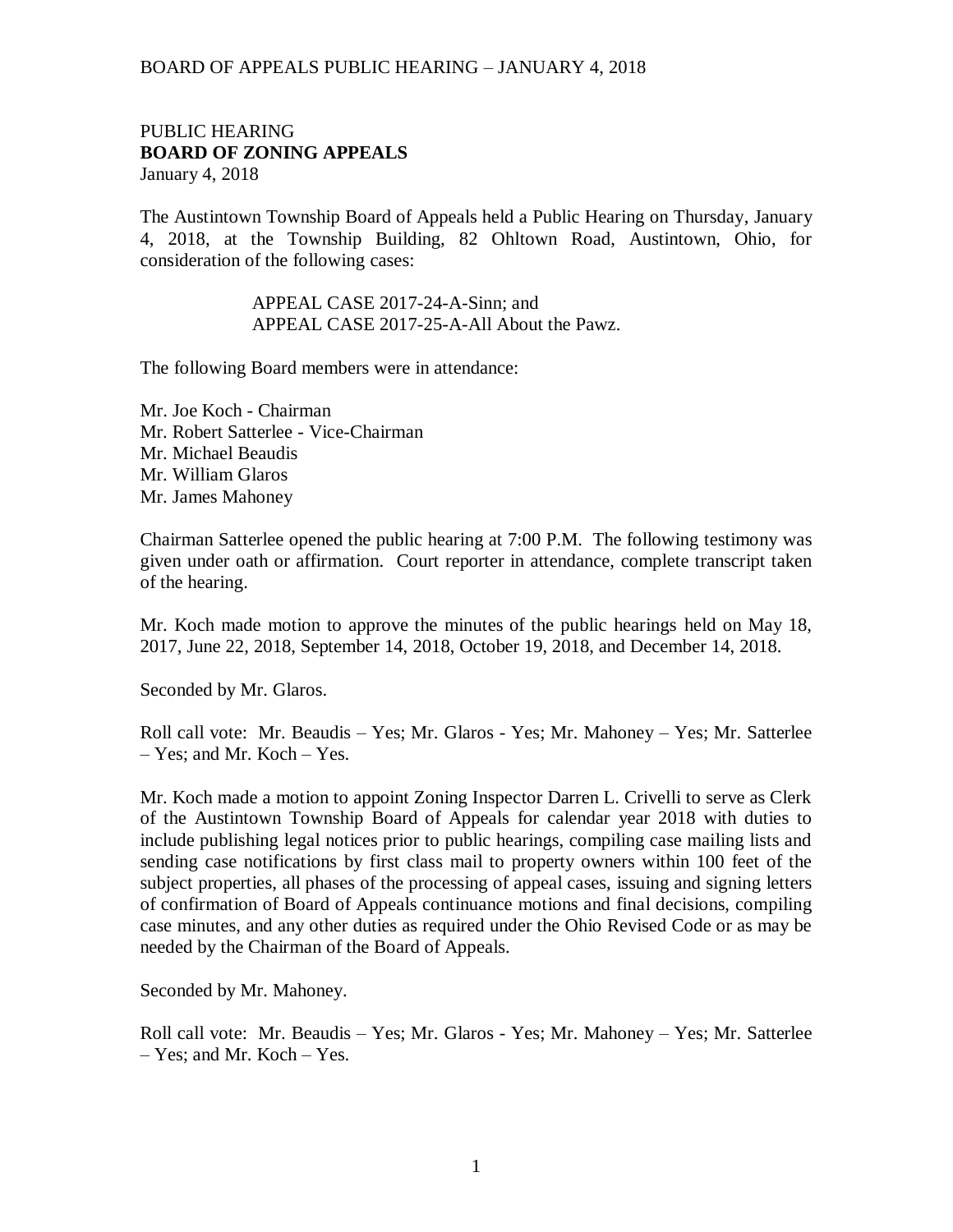Mr. Koch made a motion to appoint Assistant Zoning Inspector Eric Harris, Sr. to serve as Clerk of the Austintown Township Board of Appeals for calendar year 2018 in the absence of Zoning Inspector Darren L. Crivelli with duties to include issuing and signing letters of confirmation of Board of Appeals continuance motions and final decisions.

Seconded by Mr. Glaros.

Roll call vote: Mr. Beaudis – Yes; Mr. Glaros - Yes; Mr. Mahoney – Yes; Mr. Satterlee – Yes; and Mr. Koch – Yes.

Reorganization:

Mr. Satterlee made a motion to appoint Joe Koch as Chairman of the Board of Appeals for calendar year 2018.

Seconded by Mr. Mahoney.

Roll call vote: Mr. Beaudis – Yes; Mr. Glaros - Yes; Mr. Mahoney – Yes; Mr. Satterlee – Yes; and Mr. Koch – Yes.

Mr. Glaros made a motion to appoint Bob Satterlee as Vice-Chairman of the Board of Appeals for calendar year 2018.

Seconded by Mr. Mahoney.

Roll call vote: Mr. Beaudis – Yes; Mr. Glaros - Yes; Mr. Mahoney – Yes; Mr. Koch – Yes; and Mr. Satterlee – Yes.

# **APPEAL CASE 2017-24-A**

Energy Wise Home Improvements, Inc., 5164 Youngstown-Poland Road, Youngstown, Ohio, 44514, on behalf of Gary and Rachelle Sinn, 664 Purdue Avenue, Austintown, Ohio, 44515, appeals from the decision of the Austintown Township Zoning Inspector and request a variance from the terms of Article VI-Residence R-1 District, Section 603- General Requirements: "Rear Yards", of the Austintown Township Zoning Ordinance, as amended through November 25, 2014, to allow for the construction of a sunroom measuring 12' x' 20' (240 sq. ft.) to be placed at the westerly rear wall of the dwelling with an approximate rear yard setback of 33 feet at the property located at 664 Purdue Avenue. The minimum rear yard setback requirement is 40 feet. Said property is further described as Lot No. 176-irregular in shape, College Park Plat No. 2, located on the west side of the Purdue Avenue right-of-way, approximately 157 feet north of the Notre Dame Avenue-Purdue Avenue intersection; and is zoned as a Residential R-1 District in Austintown Township, Mahoning County, State of Ohio.

Zoning Inspector Crivelli read the applicant's letter of request dated November 29, 2017 into the case record, referenced a site plan with approximate rear yard measurements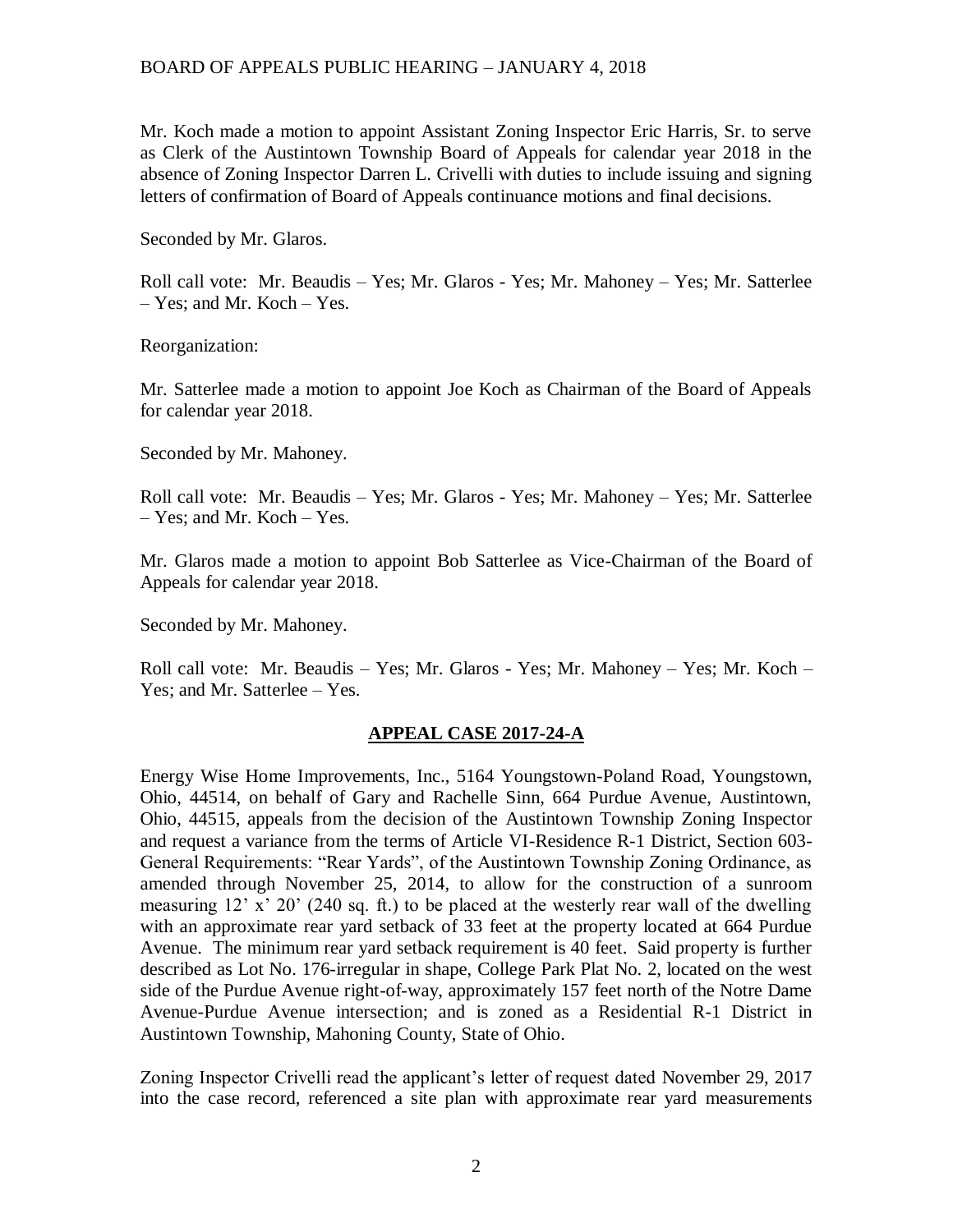provided by the zoning office, a hand drawn site plan submitted by the contractor, three computer generated elevation drawings, a copy of his permit application from Mahoning County Building Inspections, the case mailing list prepared by the zoning office, and four plat maps of the property.

Mr. Koch stated the mailing list for case 2017-24-A will be incorporated into the case record.

Robert Cabana, Energy Wise Home Improvements, Inc., 5164 Youngstown-Poland Road, Youngstown, Ohio, 44514, stated he had nothing at add to the drawings.

Mr. Satterlee inquired about the rear yard measurements. Zoning Inspector Crivelli advised how the measurements were made and speculated the home was originally constructed with an average rear yard of 40 feet as the lot is irregular in shape. He also advised the property owners, who just purchased the home, could not find the property pins.

Mr. Koch inquired about the structure being place on a wooden deck. Mr. Cabana stated the area would be excavated with two by ten beams running across the center.

Mr. Beaudis asked if the home had a basement. Mr. Cabana speculated it was a slab. Mr. Beaudis suggested the deck would be above the floor of the dwelling. Mr. Cabana stated there was a pad that would be removed. Mr. Koch stated a two by ten will take him above the floor. Mr. Cabana stated the floor is about six and a half inches above the grade.

Mr. Beaudis asked if he was going to center the door. Mr. Cabana stated it was coming in ten feet four inches from the drive side. It will have a sliding glass door. Mr. Beaudis advised there was a single man door there. There was discussion of the doorway.

Mr. Satterlee inquired about a step-down into the room. Mr. Cabana stated it would be about an inch and a half higher. Mr. Satterlee described it as a "tripper" and asked if the customer was advised of what they are actually purchasing. Mr. Satterlee questioned the quality of the drawings and pointed out the drawings are from the company who manufactures the addition but there are no drawings specific to the house.

Mr. Koch questioned having nine piers and inquired about the windows, doors, ceiling, roof, and gutters. Mr. Cabana stated it has been a while since he was out there. They will install double-pane windows and gutters. The roof will not be shingled. Mr. Koch observed the downspouts splash to grade.

Mr. Koch inquired about the manufacturer. Mr. Cabana stated the manufacturer is a company named Joyce. Mr. Koch asked how many sun rooms he has built. Mr. Cabana stated a "ton". They just started using Joyce the last two months. The room will have no electrical or heating. They will not address the house wall.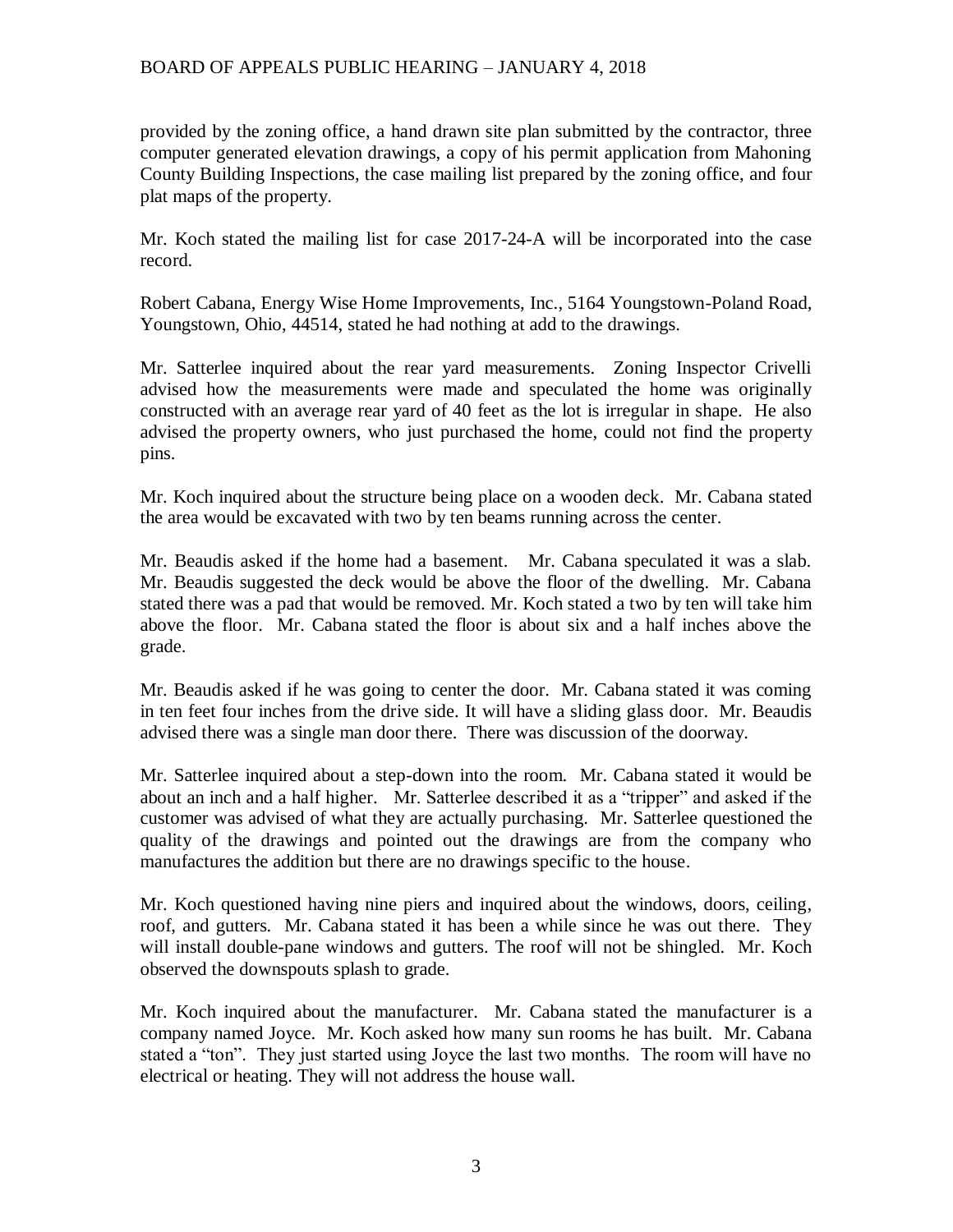Mr. Beaudis asked how they will close out the house. Mr. Cabana stated it will be framed by two by fours and place OSB and vertical soffit. Mr. Beaudis suggested if approved the contractor advise the customer of what the entrance from the house to the room will be like. Mr. Cabana advised the customers just purchased the house and do not know their final plans.

Mr. Koch asked if he sold the addition to the property owners. Mr. Cabana answered in the negative. Zoning Inspector Crivelli advised the applicants purchased the addition at the Canfield Fair.

Mr. Satterlee asked if he was going to match the floor to the house. Mr. Cabana answered in the affirmative. They will excavate what they have to. He was not sure if they were cutting in the door or incorporating the door. Mr. Satterlee asked for the record if the floors were going to meet and be at the same level inside and outside. Mr. Cabana answered in the affirmative with the finished floor. He was not sure if the customers would have tile placed. Mr. Satterlee observed at most that would be a quarter inch and a transition can be placed.

Mr. Koch asked if he was the installer. Mr. Cabana advised he was one of the managers.

Mr. Koch observed the construction consists of two by eight pressure treated lumber wrapped and a beam down the middle. Mr. Cabana stated there are nine piers. Mr. Koch asked if there was a contact. Zoning Inspector Crivelli stated the applicants advised they purchased it one evening during the Canfield Fair. Mr. Koch asked if they were given the specs of what they purchased. Mr. Cabana stated when they buy the sunroom they tell us what they want. Mr. Koch stated there should be specifications. Mr. Cabana stated the deck and elevations drawings are all he has. He had no pictures or photographs and of a finished room. The company has a website. Mr. Koch down loaded the website. Mr. Beaudis commented they have no drawings showing how the sunroom will match with the house. He asked if the overhang of the sunroom will allow the gutter to run along the gutter on the house. Mr. Cabana answered in the affirmative and stated the sidewall are sent in modules. There was discussion of the construction process.

Mr. Koch stated he was skeptical, observed the company website as being decent, but is troubled by a lack of drawings and a sales contract and questioned what the customer is receiving. He asked why they are using nine piers. Mr. Cabana stated for the weight and support, especially, in he middle. Mr. Koch asked where the weight in the middle is conforming from. Mr. Cabana stated he did not know. He stated there would be two by eights all the way around. There will be a vaper barrier and three-quarter inch plywood that will be pressure treated. There will be no insulation. Mr. Koch expressed concerns about the ground elevation and the possibility of the pressure treated wood rotting thru the years. He stated although the request is for a rear yard variance the drawings are inadequate and its buyer beware. He hopes the owners know what they are getting into.

No one else in attendance to speak for the request.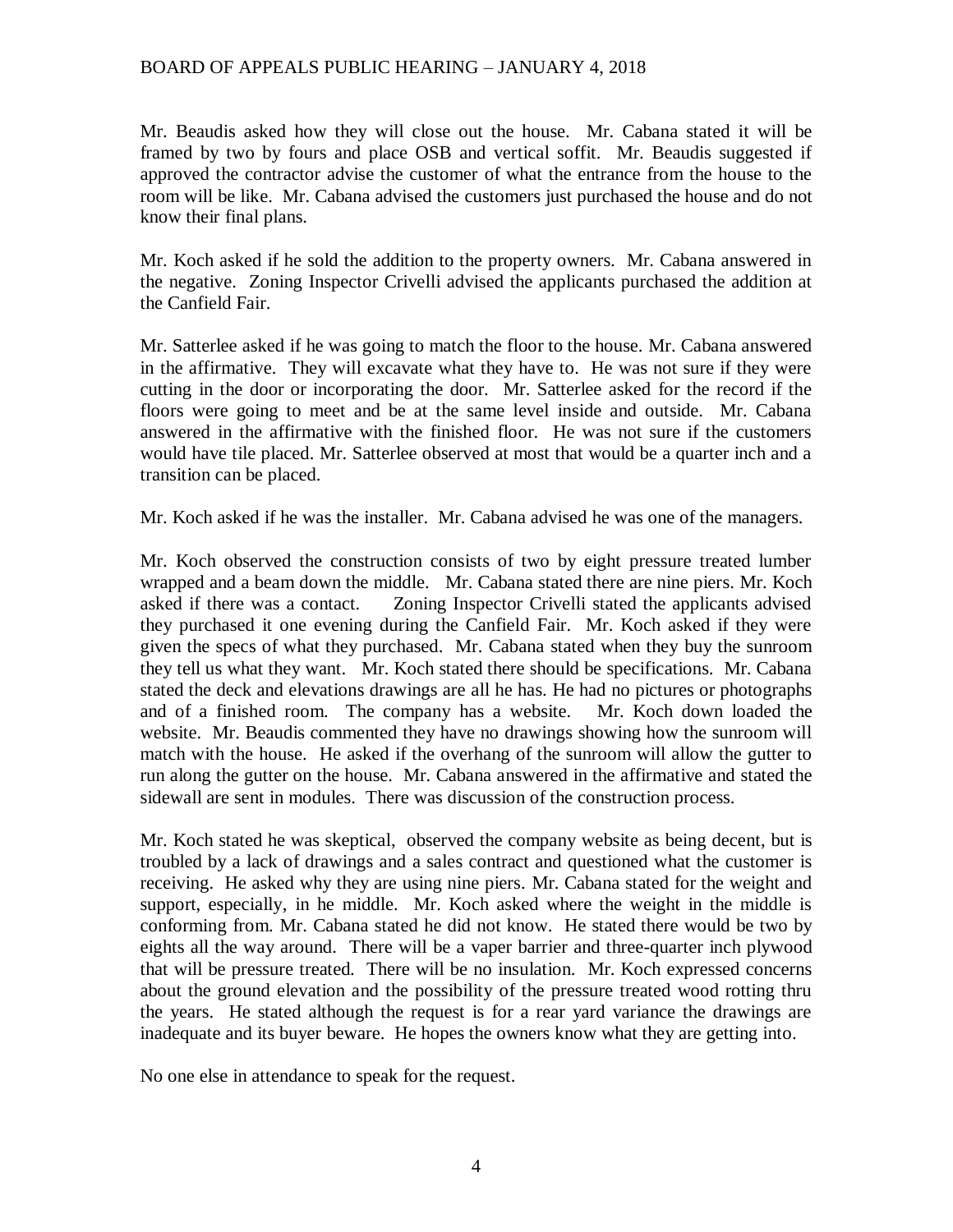No one else in attendance to speak against the request.

The Board adjourned into executive session at 7:40 P.M.

The Board reconvened from executive session at 7:47 P.M.

**2017-24-A-Sinn:** Motion by Mr. Satterlee to continue the case with the stipulation the builder submit better elevation and foundation drawings.

Seconded by Mr. Glaros.

Roll call vote: Mr. Beaudis – Yes; Mr. Glaros - Yes; Mr. Mahoney – Yes; Mr. Satterlee – Yes; and Mr. Koch – Yes.

# **APPEAL CASE 2017-25-A**

Cynthia Lawrence, 41 South Four Mile Run Road, Austintown, Ohio, 44515, on behalf of All About the Pawz, 87 South Four Mile Run Road, Austintown, Ohio, 44515, appeals from the decision of the Austintown Township Zoning Inspector and request a conditional use permit from the terms of Article I—Definitions: "Boarding and Training Kennels" and Article XI-Business B-2 District, Section 1102-Conditionally Permitted Uses, Paragraph No. 2-Boarding Kennels and Catteries, of the Austintown Township Zoning Ordinance, as amended through November 25, 2014, to allow for the continued operation of the "All About the Pawz" dog rescue currently operating without an approved conditional use permit at the properties located at 87 South Four Mile Run Road. Said properties are further described as Lot Nos. 1936 and 1937, Wickliffe Plat, are located on the east side of the South Four Mile Run Road right-of-way, approximately 447 feet south of the Mahoning Avenue-South Four Mile Run Road intersection; and are zoned as Business B-2 Districts in Austintown Township, Mahoning County, State of Ohio.

Zoning Inspector Crivelli read the applicant's letter of request dated December 12, 2017 into the case record, referenced a GIS site plan, two interior floor plans, six color photographs, a letter of zoning violation dated November 20, 2017 requiring a conditional use permit for the operation of a dog kennel, the Business B-2 District regulations, the general standards for a condition use request, a memo to the A.P.D. requesting the letter of violation be posted on the building, an e-mail from Captain Rick Milliron advising no fire operation permit was issued for a kennel, the case mailing list and four plat maps of the property.

Zoning Inspector Crivelli advised the complaint was brought to the zoning office by Austintown Police Officer Wojciak who during normal patrol was stopped by a resident who complained about the kennel, specifically, the number of dogs, barking dogs, and the care of the dogs. A search of the zoning office revealed a zone change at the properties to Business B-2 Districts and no approval in past years for a conditional use to operate a dog kennel. Zoning Inspector Crivelli submitted as Exhibit "A" a police log of calls to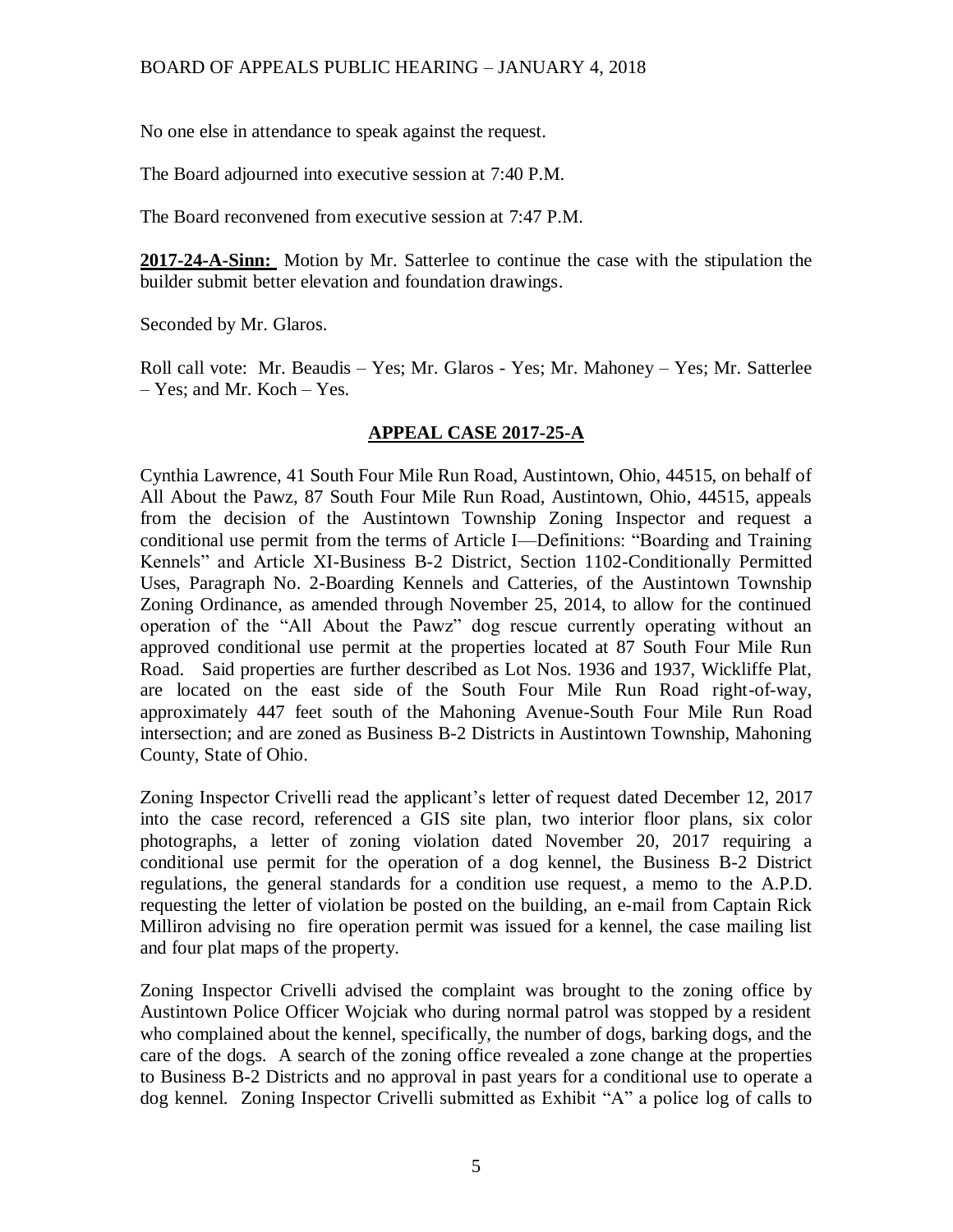the facility. Marked as Exhibit "B" were reports from the Mahoning County Board of Health regarding dog bites at the subject location. He advised the reports are taken since rabies is a public health concern. Marked as Exhibit "C" and read into the case record was an e-mail from Michelle M. Labozan who stipulates she is a bite victim of a dog named "Snickers".

Zoning Inspector Crivelli introduced Mahoning County Dog Warden Dianne Fry.

Mr. Koch stated the mailing list for case 2017-25-A will be incorporated into the case record.

Richard Bates, 530 Glenwood Avenue, Youngstown, Ohio, stated he is representing Cynthia Lawrence who owns the building and started the rescue years ago but is not part of the 501.c3. Mr. Bates stated she did not understand why she had to submit the letter and prior to opening she had checked with the zoning board and was told they could do anything within the building. Zoning Inspector Crivelli asked if he had that in writing from the zoning office. Mr. Bates submitted a hand-written letter to Zoning Inspector Crivelli who gave it back to him and advised he could read it into the case record.

Zoning Inspector Crivelli advised he discussed the application with Cynthia Lawrence in a phone conversation on November 28, 2017 at 8:50 A.M. and was never made aware there was anyone else involved with the kennel. Mr. Bates stated due to health reasons she has backed out of the kennel and he stated again she checked with zoning and was told by the Inspector they do not need to do anything since the property is zoned commercial she could have anything there except a house of prostitution. He stated there has been a shelter there for the past ten years. Mr. Koch observed she is making a statement but there is nothing official. Mr. Bates stated she has no problems with a rescue being there and she is the landlord.

Nancy Logero, 472 North Hazelwood Avenue, Youngstown, Ohio, 44509, introduced Ashley Trimble, who was with the person who was bitten and who subsequently submitted the e-mail.

Ashley Trimble, 2912 South Schenley Avenue, Youngstown, Ohio, 44511, advised the dog was a pit-bull and Tiffany the daughter was new and she was there to give direction and training. Mr. Koch asked what provoked the dog to bite her. Ms. Trimble stated the long-term volunteers managed "Snickers" and under their supervision he was good. Tiffany knew from the first time she was there she was not allowed to touch the dog. When she showed up with her mother, without asking permission, she advised her mother to sign a hold-harmless sheet. Ms. Trimble explained she was outside with the dog on a leash and Michelle walked up beside her, reached out to pet the dog and Snickers had a reflex and grabbed her hand and she fell to the ground. Ms. Trimble admitted it wasn't a good situation but stated you don't just walk up to a strange dog and say "hey, how are ya doin". Mr. Koch asked if the dog had bitten anyone before. Ms. Trimble said she believed so but could not recall to what extent. Mr. Koch asked of any other instances with this dog and bites. Ms. Trimble stated she never had any problems with Snickers.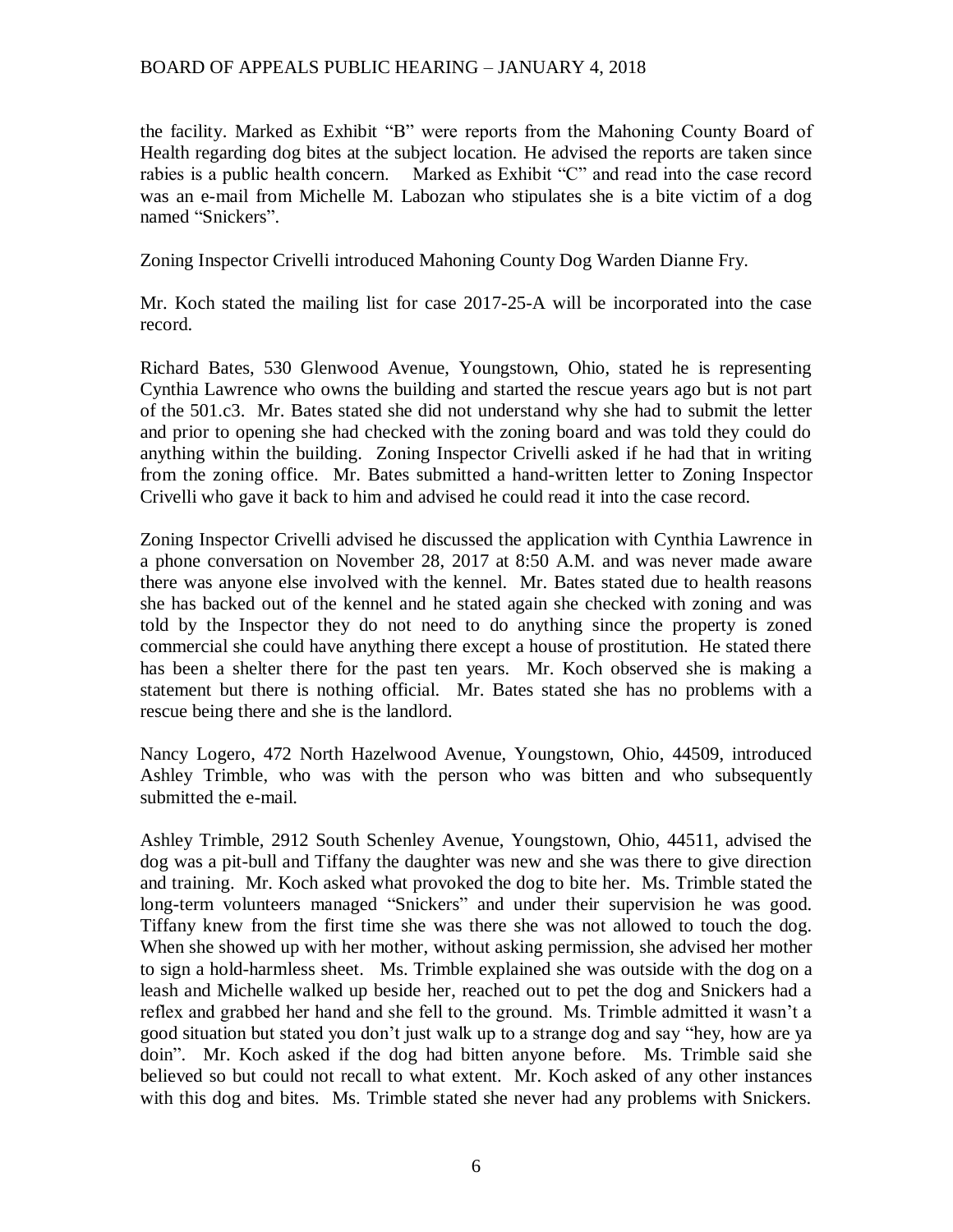Mr. Koch asked if anyone else had problems with any other dogs in the two years she knew of. Ms. Trimble stated she was not aware of an exact answer she could give before the Board.

Mr. Koch inquired about the number of dogs being housed. Ms. Logero answered 14 are housed at the shelter. Mr. Koch and Mr. Satterlee observed they did not hear any dogs at the front of the property. Mr. Satterlee observed he could hear the dogs at the back door but no one was there. Mr. Koch asked if anyone was there today. Ms. Logero stated they had a person there from about eight in the morning to about 11.30 A.M. but advised it is difficult to find people to come in during cold weather. They try to have someone there for a shift at five and another shift at eight in the evening.

Mr. Koch inquired about the total capacity for dogs. Ms. Logero stated the humane agent from Animal Charity had been there and stated there is no number as long there is enough room, each dog has their own kennel, and it was clean. She identified the agent as Lisa Hill. Ms. Logero advised Lisa no longer works there.

Mr. Koch asked where they obtain most of their dogs. Ms. Logero stated a lot of their dogs come from the Trumbull County pound as Trumbull County only has room for 13 or 14 dogs and they accept dogs that would otherwise be subject to euthanasia. She stated they also take in strays or surrenders.

Mr. Koch asked how many dogs are adopted. Ms. Logero stated they had a great year last year placing 30 dogs. Mr. Koch asked about the year before. Ms. Logero stated she was not sure but maybe 20.

Mr. Satterlee asked what happens to the ones that are not placed. Ms. Logero stated they are still there. Mr. Satterlee observed they are pretty full. Ms. Logero stated they have two empty spaces but will not take in any more dogs until they have more room. She referenced two dogs in an upstairs backroom belonging to an owner who broke his neck and they took them as the owner was going to put them to sleep.

Mr. Satterlee asked why the dogs are all terroirs or pit bulls. Ms. Logero referred to Rick.

Deputy Rick Tunison, Mahoning County Dog Warden office, advised it is a community problem. The dog warden building is 80% pit bull-terroir. It appears to be the breed of choice for the community of Youngstown and they picked up four today in Austintown running at large. He stated many are breeding them knowing they are a popular breed. People do not realize how much work they are. They are a stubborn obstinate breed that require a lot of work, training, and dedication.

Mr. Beaudis asked how someone with a problem dog finds the business. Ms. Logero stated they are on Facebook, pet-finder, and word of mouth from people who have adopted one of their dogs. They have over 7,000 followers on their Facebook page. Their funding is from donations and weekly fundraisers.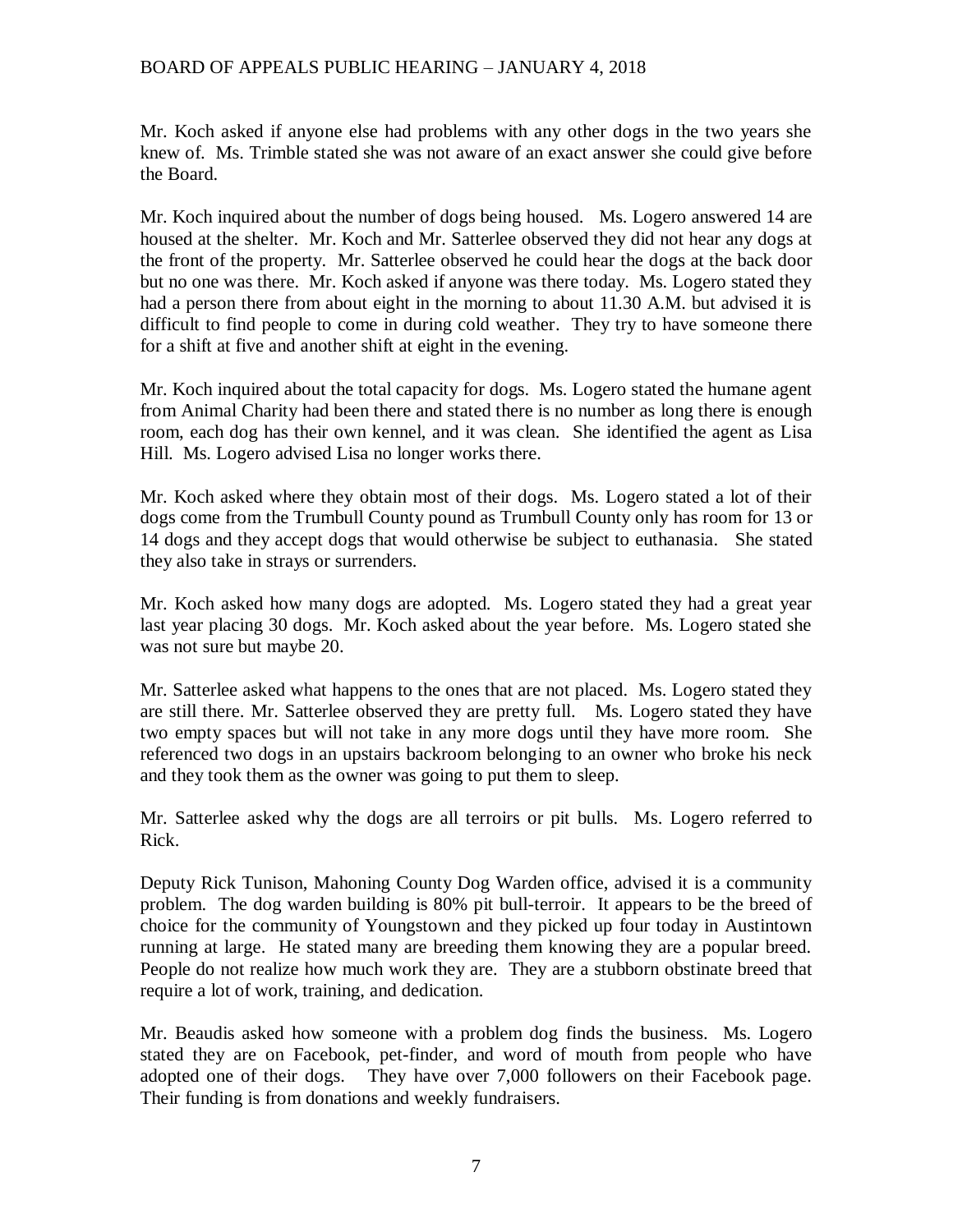Mr. Satterlee asked what the chances of finding homes for the dogs they have now. Ms. Logero stated they have a couple that are more adoptable than the rest. They have a trainer who will be coming from Columbus to work with the bite dog and a training session for the volunteers to keep them and the dogs safe. The trainer has a lot of good ideas and Ms. Logero stated she hopes she comes soon considering the weather.

Mr. Satterlee asked what would happen to the dogs without the volunteers. Ms. Logero stated some would have to be put to sleep to make room. Mr. Satterlee asked if any agency has approached them about paying to keep dogs. Ms. Logero answered in the negative. She stated officials don't like to transfer a dog from a pound to a shelter. Trumbull County has no objections.

Mr. Koch asked what will happen to the four dogs picked up today. Deputy Tunison stated they will be housed in the quarantine kennel for three business days to allow the owner time to claim them. They will be scanned for microchips to try to find their home. They are checked for heart worms, behavior assessed, and temperament tested for them to be eventually adopt out. The dog pound currently has 72 dogs. A lot of dogs are being removed for inclement weather violations. Their capacity is 120 dogs.

Shawn Metz, 7620 State Route 5, Kinsman, Ohio, 44428, stated he was a volunteer at the Trumbull County pound and they hold 14 dogs. This facility has taken dogs that were going to be put down. There are seven or eight dogs from Trumbull County there now. He said all the dogs there are nice dogs although one needs training.

Janet Gear, 116 Victoria Street, Youngstown, Ohio, stated the dogs are last chance and they will work hard to do right by them. "A lot of us don't know a lot about training but we use a lot of common sense so we can get them adopted out". She has been there a year and they have never put a dog down and it is important that they stay there.

Marco Torres, 117 Gypsy Lane, Youngstown, Ohio, stated he is one of the volunteers. He has been there a couple of years. Most of the volunteers have been there a while. The know what dogs you can't go around. Which ones need help. He usually takes care of the dog's upstairs which are usually older dogs or puppies. This is the last chance for a lot of these animals. Mr. Koch stated the concern of the Board is about the appropriateness and location and the right's of the neighbors and expressed he is an animal lover. Mr. Torres referenced the letter regarding training and stated that although they may not have formal training they have a lot of common sense such as Hey, that's a big dog, don't go near it unless you know it. He referenced one lady across the street who has three yapping little dogs who when they see them with their dogs start yapping. He stated they are out-of-the-way.

Mr. Koch asked if there was any sound-proofing in the building. Mr. Bates stated the building was brick and has a flat roof with double-pane windows and is very quiet. They live next door and the dogs never bother them. He stated they get more noise on karaoke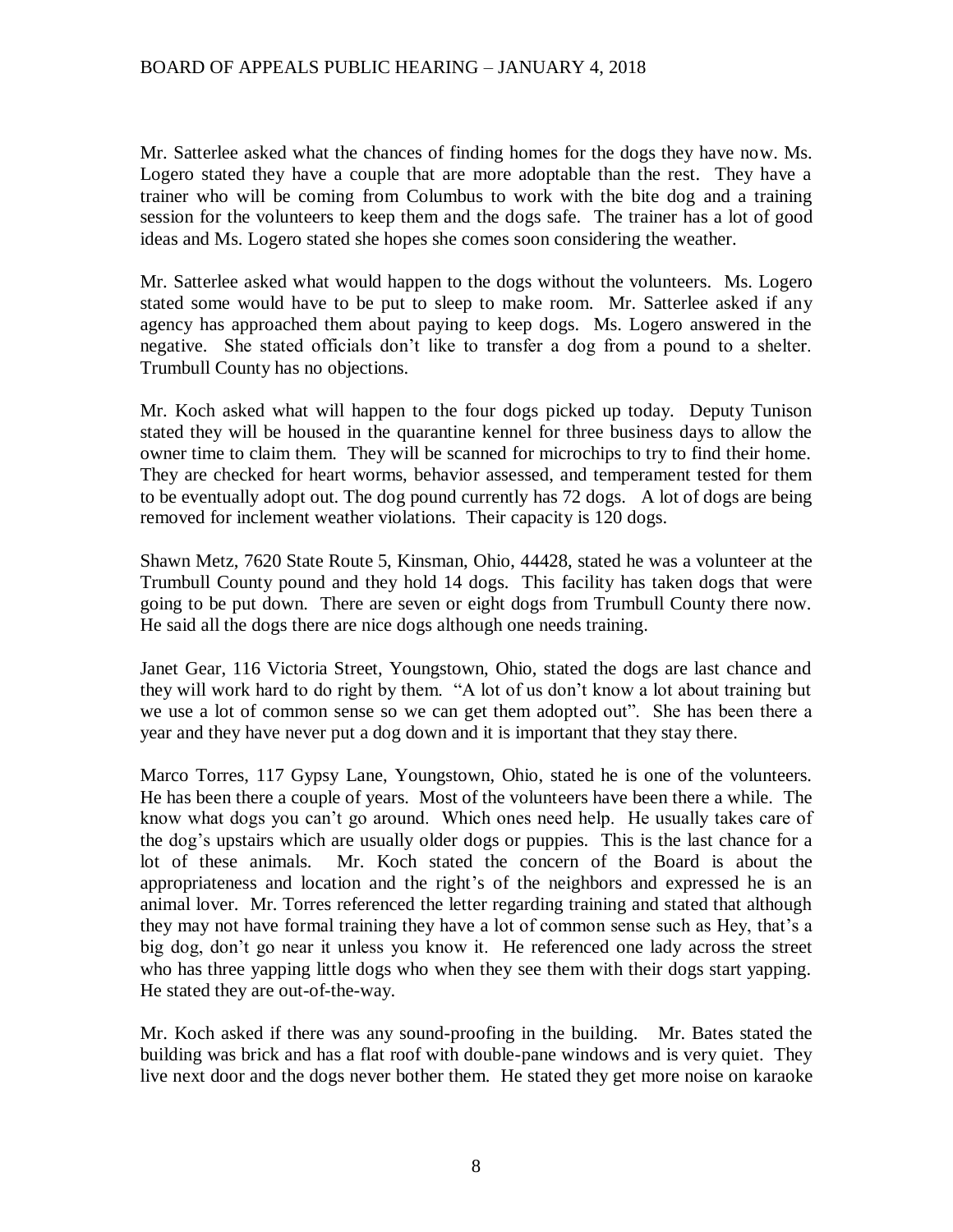night at the Budapest. He stated the closest house is four lots down one way and one across the street.

Dianne Fry, Mahoning County Dog Warden, 1230 North Meridian Road, Youngstown, Ohio, stated she is not here to testify for or against but to provide information that is a concern for township safety. A letter authored by Warden Fry to the Board of Appeals dated January 4, 2018 with accompanying reports and photographs regarding a bite victim at the facility was marked as Exhibit "D". Volunteers are heart felt and love the dogs and want the dogs to have the best opportunity. Large dogs including pit bulls are powerful dogs with powerful jaws. Once identified, dogs with certain dispositions require additional training and she commended the applicant for seeking training for staff members. When you have multiple and severe bites that becomes an issue for the community and the dog warden's office.

Warden Fry stated she contacted Franklin County where this rescue has received 47 dogs. She described Franklin County as placing adoptable dogs on an adoption floor. Rescues do not receive adoptable dogs. If a rescue wants an adoptable dog they must apply for it as a single person. When Franklin County works with rescues it is for dogs having been identified with medical or behavioral problems. Warden Fry stated her concerns regarding dogs already identified with "behavioral" problems coming to the township and the community. She stated that with this breed it seldom works out for the dog, or the community, when the dog(s) have been identified as having an issue.

Ms. Logero stated there were only two dogs from Franklin County. Mr. Koch advised she will be given an opportunity to rebut.

Mr. Koch asked how many shelters with similar capacity are in Mahoning County. Warden Fry stated private 501c3 come in and out and are started with the best of intentions. Deputy Tunison estimated three brick and mortar facilities with most being foster based.

Warden Fry submitted Exhibit "E" identified as Franklin County's procedure for rescues as information for the Board of Appeals. She expressed her concerns for the dogs having been identified as having "behavioral" issues. She described dangerous dogs being able to bond with one or two people and it becomes emotional when you have the dog there for a long period of time and you have a bite case and a decision has to be made.

Mr. Satterlee asked if there were criteria for a dog with a bite history. Warden Fry stated there were designations that can be placed on dogs but they try to stay away from designating animals within rescues as it makes it more difficult for the rescue to do what they are doing. A lot of times they are not informed of the designations. By way of example she spoke of "Snickers" and referenced his bite cases that have been documented. She stated if your personal dog is unprovoked and goes off your property and attacks someone there is a designation that can be made. There are criteria for dangers and/or vicious dogs. Warden Fry stated she was made aware of some bites that were quite severe from the facility and referenced pictures from the exhibit. She also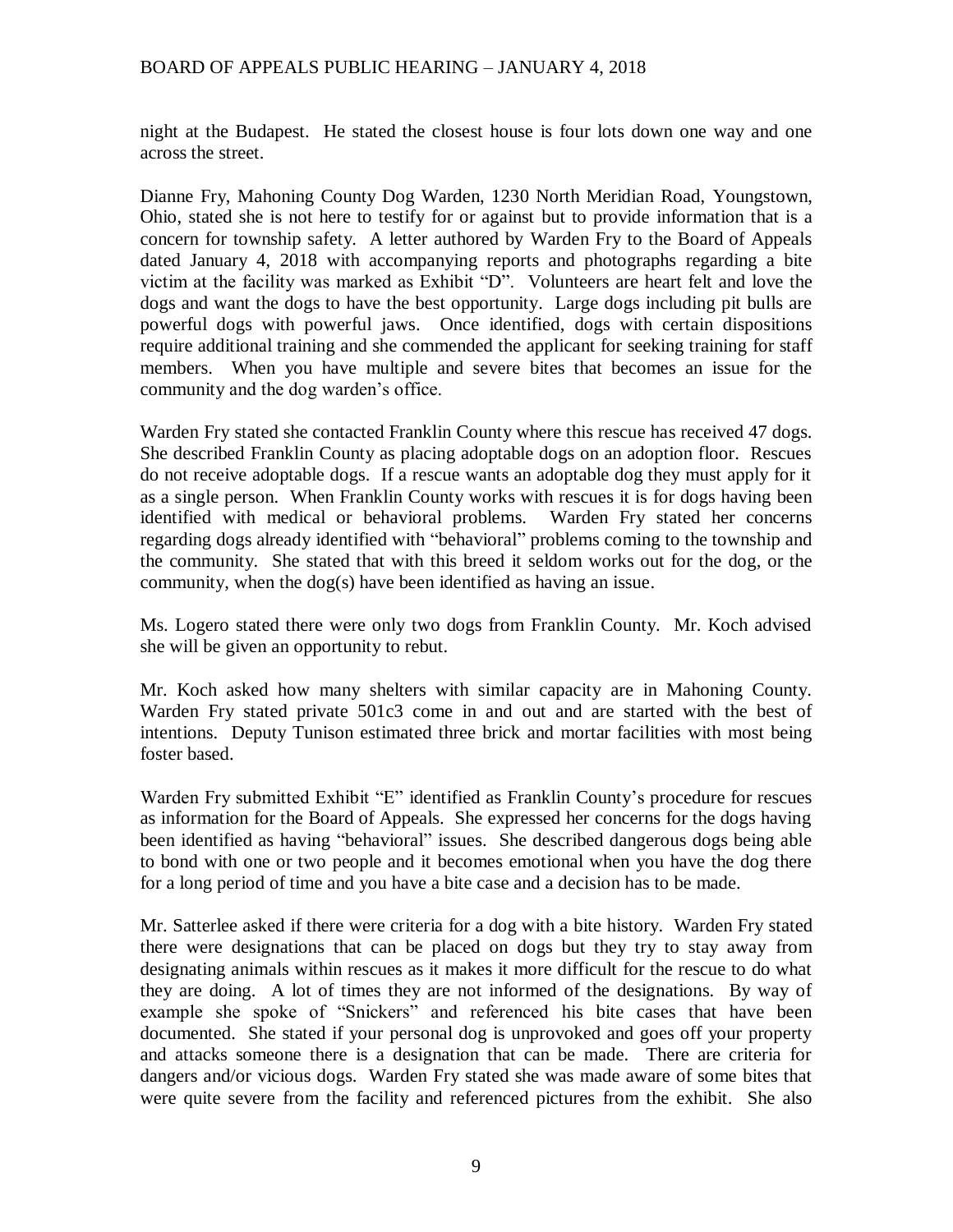expressed concerns with extension cords being used at the facility and dogs being crated in household crates that are not designed to be in use 24/7 with the dogs being let out only 15 to 20 minutes at a time. She further stated the crates are not secure enough for dogs with temperamental issues which can lead to dogs getting out of the crates resulting in dog on dog fights.

Mr. Koch inquired about a picture. Warden Fry stated the picture was a dog on dog fight from the facility.

Mr. Satterlee asked what can be done for a situation like this. Warden Fry stated they are a government agency and they have procedures. As the Dog Warden, she was made aware of the situation and felt an obligation to bring it to the Board's attention since this is a conditional use request. She stated there are no perfect or easy answers for this type of problem. She stated these situations are occurring throughout the United States.

Mr. Satterlee asked how they know, for example, dogs from Trumbull County have been given a dog designation. Warden Fry stated her shelter is a government agency and has statutory obligations to be able to take in strays. She questioned how she can adopt a dog out that she knows is going to bite, or the first time an accident happens such as an open gate or door, the dog gets out, and the dog goes next door to kill the neighbor's dogs, then how can that dog be adopted out into the community in all good conscience, she questioned. It's a difficult decision. Some dogs can be rehabilitated. Some dogs when they go to that, that is there go to response, then they must be humanly put down. A dog that is going to bite cannot be put back out in the community, especially if the bites are severe. She stated there are situational bites that are looked at case by case. She acknowledged it is a problem finding appropriate safe places for dogs that are marginal or have severe behavioral problems.

Mr. Satterlee asked how you stop other counties from bring theses type dogs into our community. Warden Fry acknowledged the difficulty of the situation. Zoning Inspector Crivelli advised under the Austintown Township Zoning Ordinance the property is zoned as a Business B-2 District and a kennel or cattery is listed as a conditional use and the applicant has to appear before the Board with a plan and these situations of importing dogs from outside the township or county can be looked at by the Board as part of the hearing process.

Mr. Koch asked about the dog warden's capacity. Warden Fry stated if they were required, their facility could absorb the dogs as they currently have 72 dogs and a capacity for 120 dogs. She stated it is an on-going battel. She observed in one day they brought in 19 dogs. Ninety percent of the dogs brought in are from the city. There tethered. This a horrible time of year for this. The dogs are un-socialized. She observed a lot of people keep dogs not for pets and these dogs have never been trained or socialized to be pets. Some dogs can transition but some can't.

Mr. Satterlee asked if they were not pets, are they for protection. Warden Fry stated they could be used for protection or as an early warning system. She referenced her office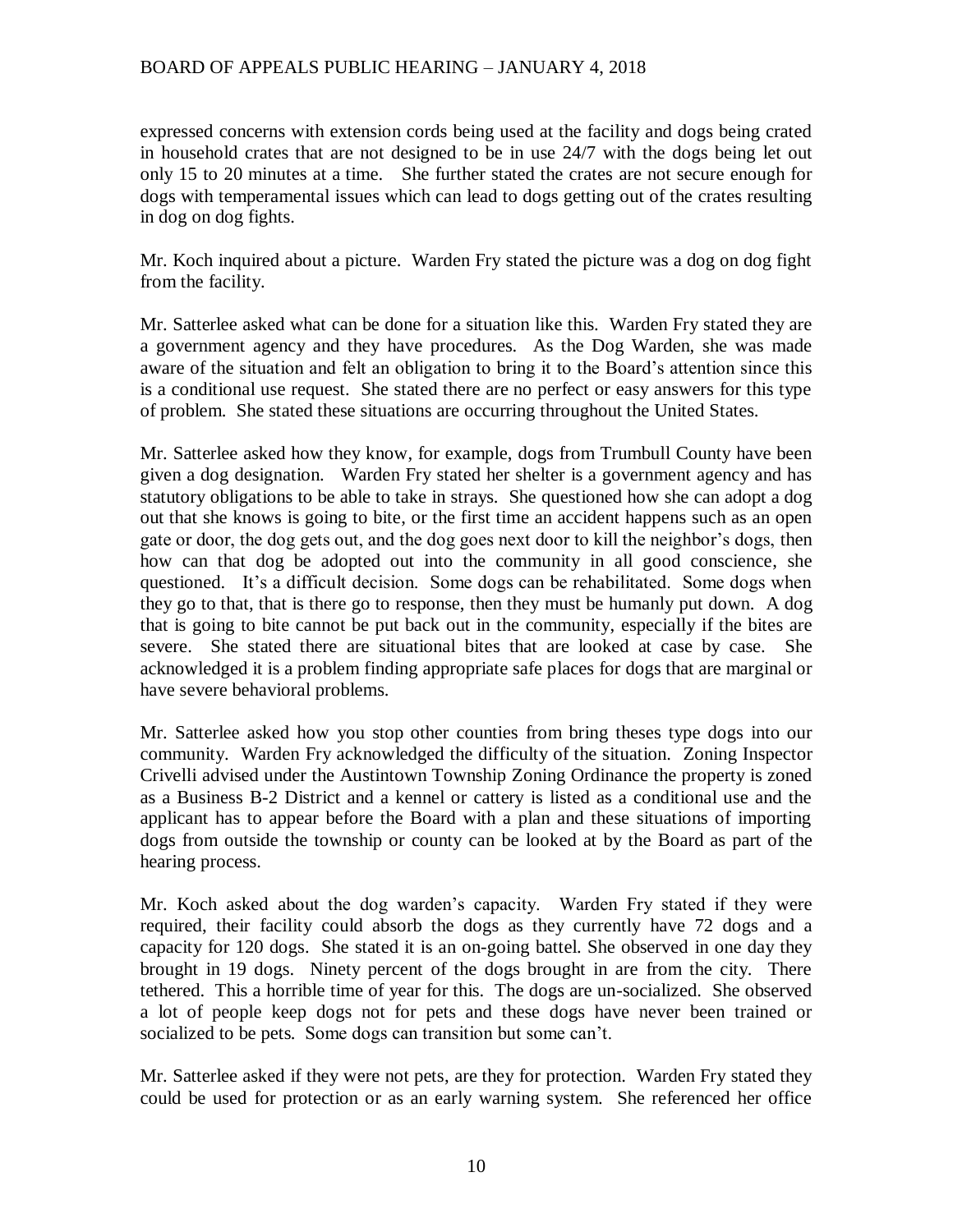being contacted a number of times by the drug task force to pull dogs so they can issue search warrants. She stated it is sad how this powerful breed is being used.

Mr. Satterlee asked about fighting dogs. Warden Fry stated they do see that but not on the scale as other areas. People who are making money with fighting know how to hide their dogs. She stated this is more a rural problem.

Mr. Koch inquired about the use of the old pound. Warden Fry stated it is being used by the Sherriff's office for day reporting and as a quasi-body shop. They also monitor the building to make sure no one is leaving dogs in the outdoor cages.

Mr. Satterlee observed that the volunteers at the facility did not hide the fact that there have been bites. Warden Fry acknowledged bites happen and the bite victim who came to her was very experienced as a dog walker and handling big dogs. She emphasized the problem with unprovoked bites that are serious. Had she been taken off-balance that would have been a huge concern. The record of bite cases was marked as Exhibit "F".

Mr. Koch asked if the dog "Snickers" was euthanized. Ms. Logero answered in the negative.

There was discussion of codes for building the new county dog facility including areas for outdoor kennels and kennel sizes. Mr. Satterlee observed the kennels he saw were 3' x 5'. Mr. Bates advised he built the kennels and some are 3' x 10'. Warden Fry speculated the county's kennels are  $5' \times 12'$  and the adopted floor kennels are slightly smaller.

Mr. Koch inquired about the three other places similar to this. Deputy Rick Tunison stated there was three other brick and mortar building. He listed Angels for Animals, Falcon Animal Rescue, and Animal Charity.

Mr. Koch inquired about a normal number of incidents that would occur at these types of facilities. Deputy Tunison that based on the type of dogs they are bring in it is on par. They are not bringing in the average Golden Retriever or similar dogs. The dogs they are bring in are high risk. They can usually identify within the first five to ten minutes after bringing a dog into the building what they will be in for. They will put locks on kennel doors or note cards that state "Do Not Walk" so the volunteers know not to touch or walk a certain dog. They do not allow the general public or volunteers to interact with high risk dogs. Deputy Tunison described the "Safer Testing" method where dogs are scored thereby taking out human emotion. It's just the dog and the test and the test determines if the dog should be in a one dog home only, without kids, or if the dog needs to be euthanized, or if the dog has food or resource guarding issues. He stated no test is 100% accurate.

Mr. Koch inquired about conditions that he would like to see as a dog professional. Deputy Tunison stated the number of dog is the most alarming issue even more so than temperament. Some behaviors can be corrected. He questioned the volunteer staffing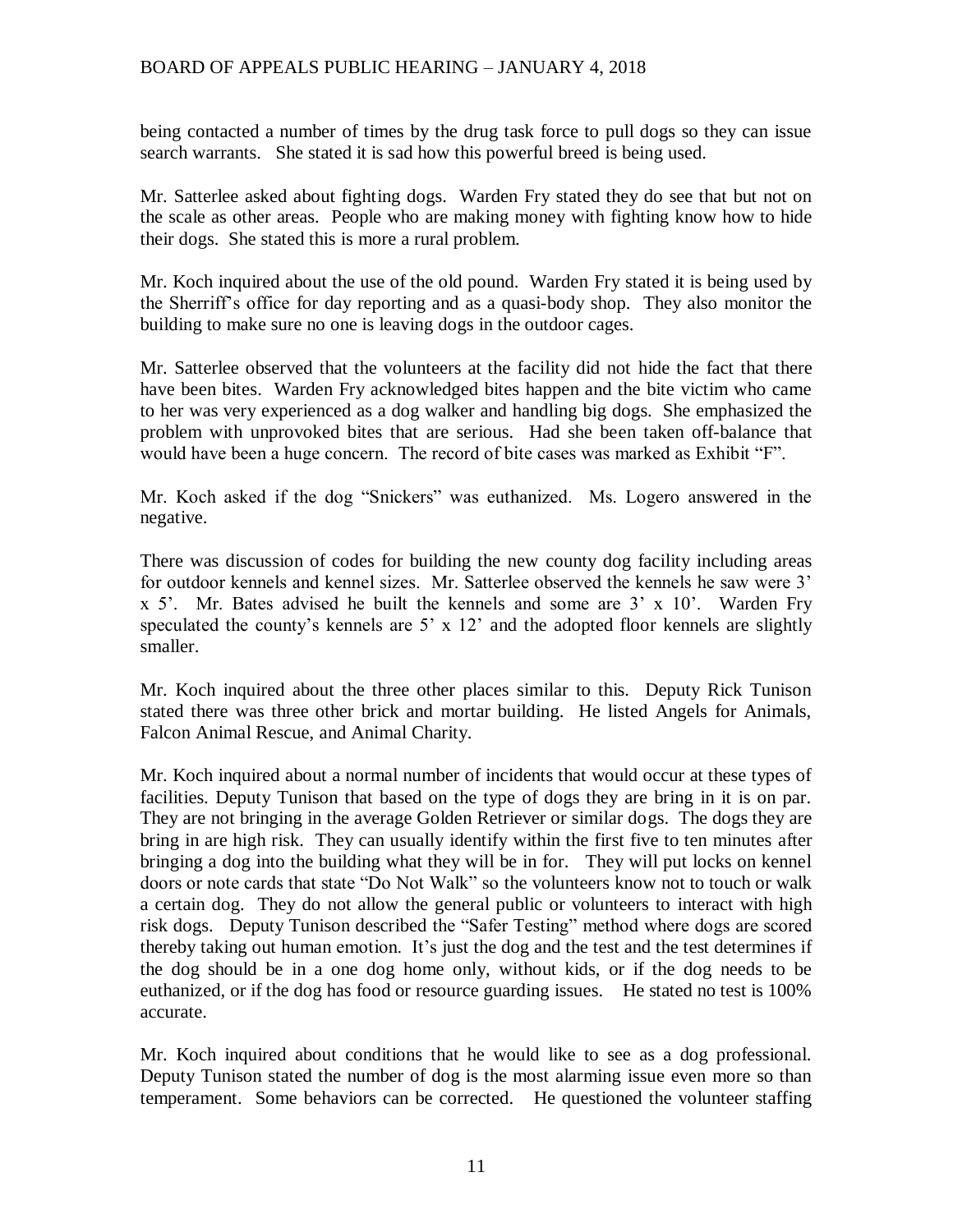needs to the number of dogs and how much time each dog is given for exercise, play, and people interaction.

Warden Fry stated she would like to see kennels versus household crates which are not as secure. Deputy Tunison stated the kennels they built are perfect but the problem is trying to put an aggressive or unknown dog in a situation where now he or a volunteer is over the top of the dog. Most bites occur when you bend over as the dogs fears you are invading his space. The walk-in kennels allow you to open the door, walk the dog in, slip your hand down and take the leash off, and shut the door. There is no struggle trying to push the dogs in. You cannot use your everyday house dog interactions with these dogs as the dogs have had zero interactions with people. The volunteers are probably the first people taking a chance on rehabilitating them. The answer is not mass euthanasia. Sometimes it becomes overwhelming.

Deputy Tunison asked the Board when the rescue was started how many dogs were there and what was the intake time period. Did they always imagine bringing in 14 to 22 dogs or did they start off with five or six dogs? They are aware people will say if you do not take the dog we will let it lose. Their scope is to protect the public. He visited the facility three times for bite cases. One of the dogs ended up being perfectly fine. He described another visit with two volunteers and a dog that came out of the house that was fine, put his feet up on the van, and the dogs face changed and the volunteers husband pulled the dog away just in time as the dog went after his arm. He emphasized the dog was fine at the first approach, pictures were taken from about four feet, but as soon as he was in his space the dog's reaction occurred.

Warden Fry stated that when dogs are in a rescue only status, or a possible euthanasia status, a lot of times there is a reason, and you must pay attention to that. It is not an easy thing to do. You have to care. There is no faking in this business. A decision to put a dog down is difficult and a tough thing to do.

Mr. Koch asked if there could be a compromise with maybe the number of pit-bull dogs. Warden Fry said that would be difficult. She suggested training, limiting the number of dogs, and making sure the dogs are getting exercise. The size of the kennel also needs to be looked at.

Mr. Satterlee asked if there was a ratio for square footage and the number of dog. Deputy Tunison stated there is no ratio for dogs housed in a building. He stated dogs are pack animals. They react to each other differently. He described a study whereby one aggressive dog in a setting can lead to a friendly dog reacting and stated "dog reactive" is bad. Aggressive dogs give warnings such as growling, barking, or their hair is up. Dog reactives and silent ones are the scariest. You get no warning. Those are some of the things you need to watch out for. He described the old county facility and the problems with dogs seeing other dogs being walked while they were in chain-link kennels.

Mr. Satterlee asked if the design of this facility was a plus with five dogs in each room. Deputy Tunison stated in theory with five dogs you could put three dogs outside and have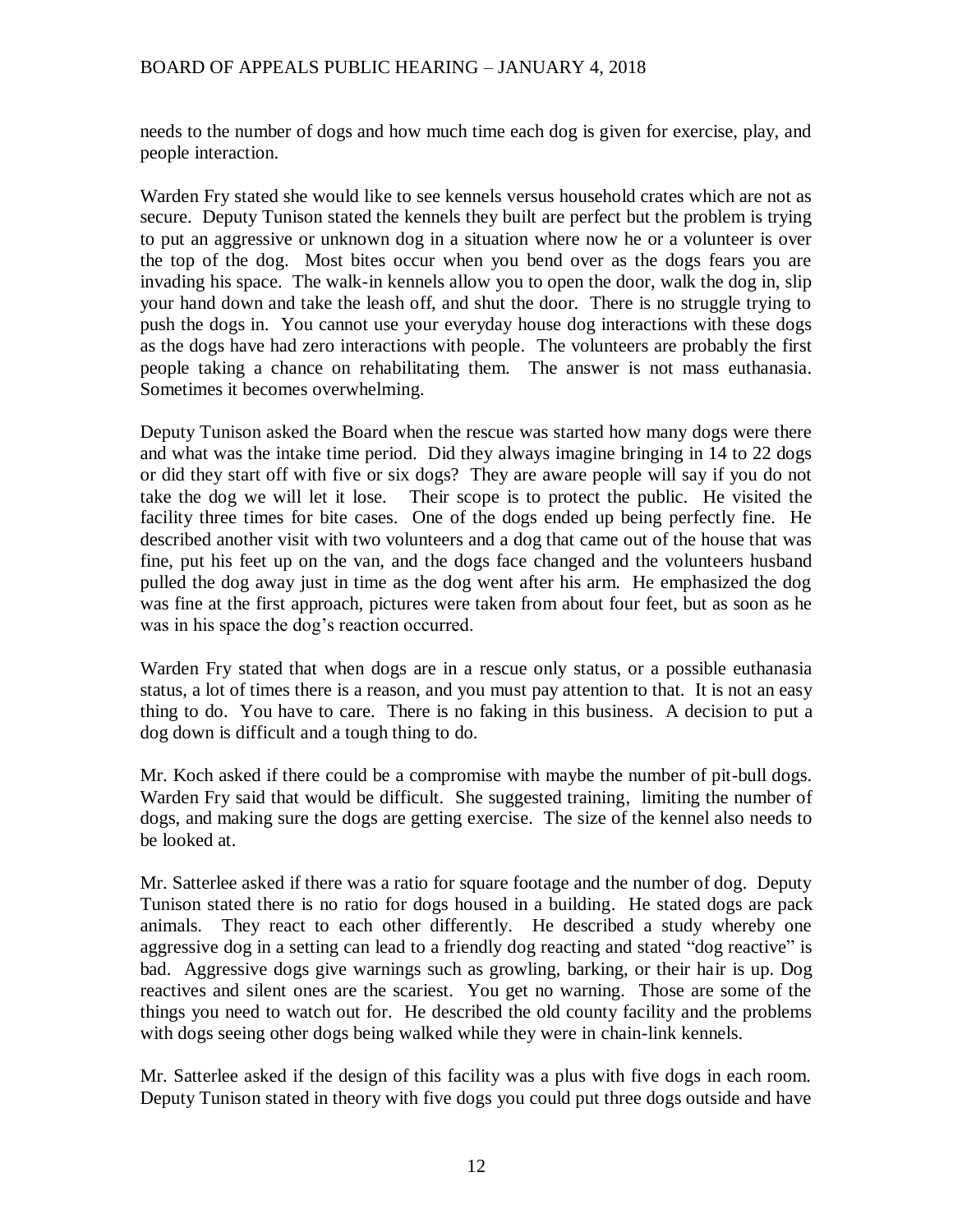two volunteers walking two other dogs all at the same time. You are not leaving dogs in the building to get amped up and stressed out every time anther dog is walking in or out. In the new County kennels dogs cannot see each other. The number of dog on dog incidents has dropped and the number of bites in the pound has dropped with the current design. The dogs are not as amped up anymore. You have to ask what is arousing the dog, or stimulating the dog to provoke a negative response.

Warden Fry described volunteers giving treats to dogs that gets the dogs up to new levels of excitement. She described a new program called "Dogs Playing For Life" designed for shelter dogs and teaches how to recognize the different true personalities as they are with each other in a "pack". It makes for easier decision making as to whether they are aggressive, reactive, or passive. She suggested the program may be useful for this facility.

Mr. Satterlee suggested a continuance and this group meet with Warden Fry to devise a plan to run the facility more efficiently and safely. Warden Fry was agreeable. Mr. Koch and Mr. Satterlee suggested recommendations for improvements may be a positive thing for the appeal case. Ms. Logero stated she was agreeable to this. Mr. Satterlee stated this is an issue but the Board would like to help them out to make this successful. Mr. Koch observed everyone is passionate about the issue.

Ms. Logero stated they had two dogs that came from Franklin County. The rest of the dogs are in foster in Columbus, Cleveland, and Cincinnati. Eighty percent of the dogs are adopted. Mr. Koch applauded the applicants for their passion but emphasized the Board's responsibility for the public safety.

A member of the audience advised that in Trumbull County if a pit-bull bites someone the dog does not get out.

Wendy Jackson 172 Vermont Avenue NW, Warren, Ohio, 44485, testified that she was a volunteer at the shelter and there have been bites that were kept quite because you don't want the dog to get in trouble. She described a dog that attacked her at the shelter and observed that dog went out for adoption later that week. The lady who adopted the dog was later attacked by the dog. The dog was eventually put to sleep but is shouldn't have gotten that far. Mr. Koch stated the lines of communication need to be opened up to the County to better evaluate the situation.

Ms. Trimble stated she want to figure this out. She has been there for two years and yes there needs to be improvements. There are always improvements needed at every facility. She stated the volunteers all need better education and training and better facilities but they do not have resources. Circumstances matter and everyone needs to work together for improvements.

Luann Delon, 1910 Beaver Trail, Mineral Ridge, Ohio, 44440, stated not every dog that comes in is a high risk case. She advised she adopted a pit-bull from the facility and the dog is perfect. Mr. Koch agreed and advised the Board wants to adopt a spirit of